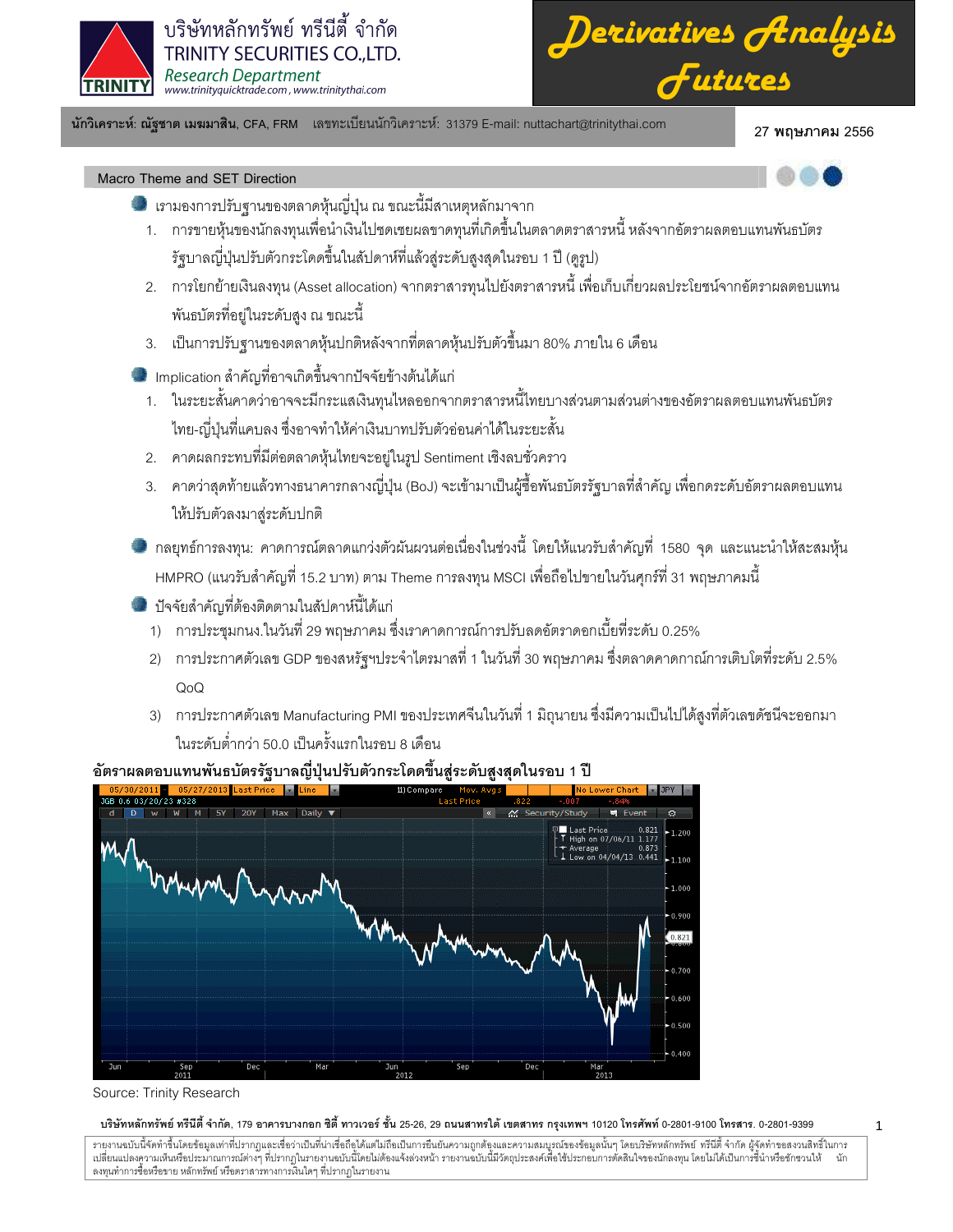



ส่วนต่างระหว่างอัตราผลตอบแทนพันธบัตรไทย-ญี่หุ่นที่ปรับตัวลดลงอาจทำให้มี Fund flow บางส่วนไหลออกจากตราสารหนี้ ไทยในระยะสั้น



Source: Trinity Research

# สรุปตลาด SET50 Index Futures

|        |                          | <b>Price</b> |         |              | <b>Settlement Price</b> | <b>Volume</b> | <b>Open</b><br><b>Interest</b> |        |
|--------|--------------------------|--------------|---------|--------------|-------------------------|---------------|--------------------------------|--------|
|        | Open                     | <b>High</b>  | Low     | <b>Prior</b> | Last                    | <b>Change</b> |                                |        |
| S50K13 | 1.072.6                  | 1.076.7      | 1.047.0 | 1.081.5      | 1.062.7                 | $-18.1$       | 571                            | 218    |
| S50M13 | 1.078.0                  | 1.079.8      | 1.048.1 | 1.084.4      | 1.065.0                 | $-19.1$       | 31.258                         | 33,132 |
| S50N13 | $\overline{\phantom{a}}$ | -            | -       | 1.095.0      | -                       | $-31.9$       | 0                              |        |
| S50U13 | 1.074.8                  | 1.077.0      | 1.045.0 | 1.082.1      | 1.062.0                 | $-19.3$       | 2.254                          | 3,459  |
| S50Z13 | 1.076.0                  | 1.078.0      | 1.048.0 | 1.082.0      | 1.065.0                 | $-17.0$       | 264                            | 632    |
| S50H14 | 1.071.0                  | 1.071.0      | 1.050.0 | 1.080.0      | 1.050.0                 | $-28.0$       |                                | 71     |

# สรุปตลาด Currency Futures

|                    |             | <b>Price</b> |            |              | <b>Settlement Price</b> |               | <b>Volume</b> | <b>Open</b><br><b>Interest</b> |
|--------------------|-------------|--------------|------------|--------------|-------------------------|---------------|---------------|--------------------------------|
|                    | <b>Open</b> | <b>High</b>  | <b>Low</b> | <b>Prior</b> | Last                    | <b>Change</b> |               |                                |
| USDK <sub>13</sub> | 30.0        | 30.1         | 29.9       | 29.8         | 29.9                    | 0.1           | 262           | 768                            |
| USDM <sub>13</sub> | 30.0        | 30.2         | 30.0       | 29.9         | 30.1                    | 0.16          | 1.519         | 8,106                          |
| USDN <sub>13</sub> | 30.0        | 30.2         | 30.0       | 29.9         | 30.1                    | 0.21          | 18            | 160                            |
| USDU <sub>13</sub> | 30.3        | 30.3         | 30.2       | 30.0         | 30.2                    | 0.19          | 1.068         | 3.991                          |

# ี่สรุปยอดซื้อขายสุทธิ Futures ตามประเภทนักลงทุน (สัญญา)

|                             |       | <b>Foreign</b> |            |        | <b>Institution</b> |        | <b>Local</b> |              |            |  |  |  |  |
|-----------------------------|-------|----------------|------------|--------|--------------------|--------|--------------|--------------|------------|--|--|--|--|
|                             | Long  | <b>Short</b>   | <b>Net</b> | Long   | <b>Short</b>       | Net    | Long         | <b>Short</b> | <b>Net</b> |  |  |  |  |
| <b>SET50 Index Futures</b>  | 3.926 | 6.041          | $-2.115$   | 11.434 | 8.924              | 2.510  | 18.994       | 19.389       | $-395$     |  |  |  |  |
| <b>Energy Futures</b>       | 81    | 72             | 9          | 0      | 0                  |        | 188          | 197          | -9         |  |  |  |  |
| <b>Metal Futures</b>        | 2.316 | 1.723          | 593        | 7.670  | 7.958              | $-288$ | 6.336        | 6.641        | $-305$     |  |  |  |  |
| <b>Single Stock Futures</b> | 566   | 1.259          | $-693$     | 48.173 | 16.519             | 31.654 | 36.212       | 67.173       | $-30,961$  |  |  |  |  |
| <b>Currency Futures</b>     |       | 5              | -5         | 1.985  | 2.126              | $-141$ | 874          | 728          | 146        |  |  |  |  |

#### บริษัทหลักทรัพย์ ทรีนีตี้ จำกัด, 179 อาคารบางกอก ซิตี้ ทาวเวอร์ ชั้น 25-26, 29 ถนนสาทรได้ เขตสาร กรุงเทพฯ 10120 โทรศัพท์ 0-2801-9399 คำสาร. 0-2801-9399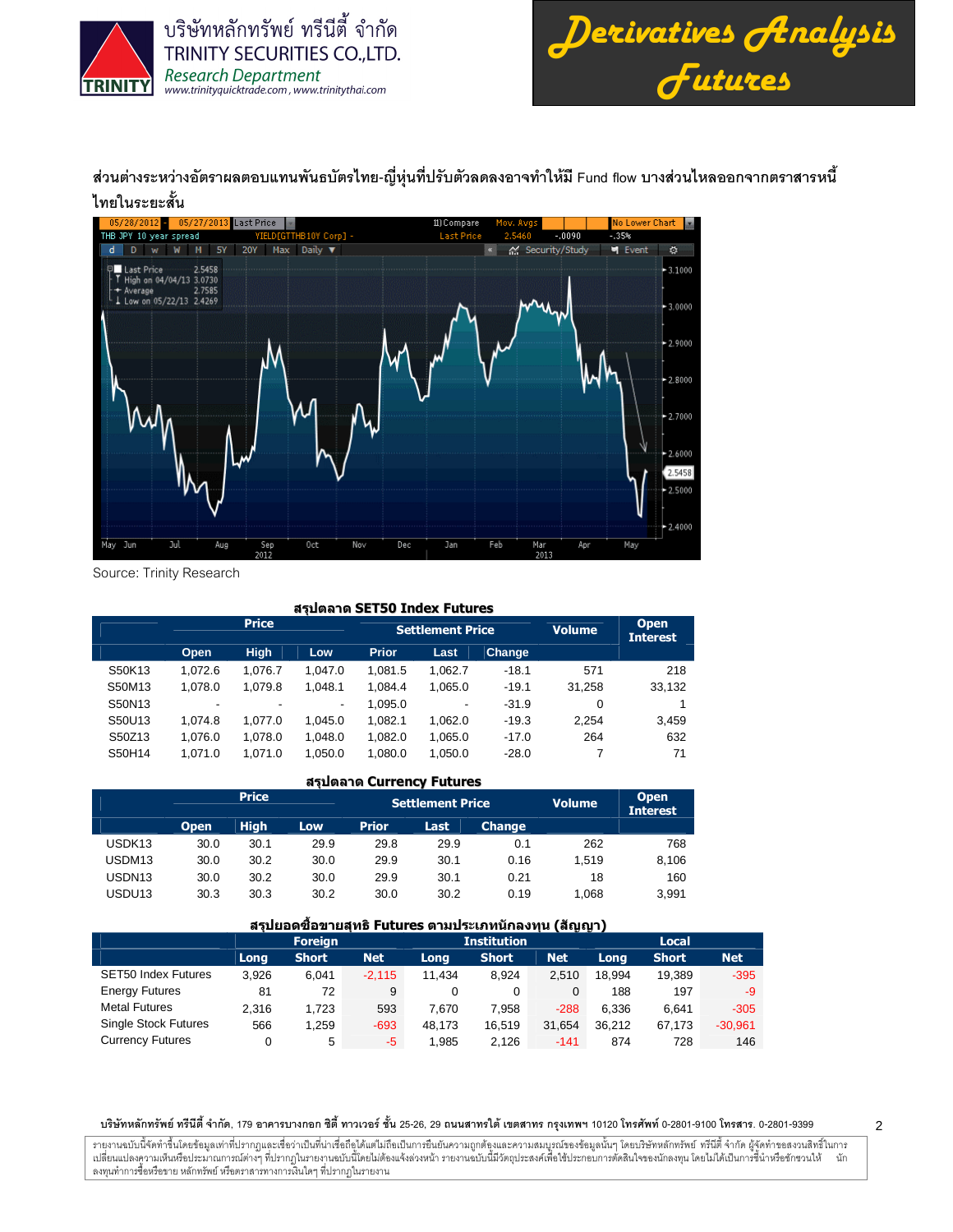

บริษัทหลักทรัพย์ ทรีนี่ตี้ จำกัด **TRINITY SECURITIES CO.,LTD. Research Department** www.trinityquicktrade.com, www.trinitythai.com

*Derivatives Analysis Futures*

#### สรุปตลาด Futures Gold & Silver & Oil Futures

|                                |             | <b>Price</b> |              |              | <b>Settlement Price</b> | <b>Volume</b> | <b>Open</b><br><b>Interest</b> |
|--------------------------------|-------------|--------------|--------------|--------------|-------------------------|---------------|--------------------------------|
|                                | <b>High</b> | Low          | <b>Close</b> | <b>Prior</b> | Change                  |               |                                |
| <b>Future Bt50</b>             |             |              |              |              |                         |               |                                |
| GFM <sub>13</sub>              | 20,220      | 19,460       | 19,780       | 19,650       | 130                     | 3,506         | 3,252                          |
| GFQ13                          | 20,280      | 19,540       | 19,830       | 19,710       | 130                     | 533           | 2,322                          |
| GFV <sub>13</sub>              | 20,150      | 19,630       | 19,900       | 19,800       | 100                     | 364           | 1,032                          |
| <b>Future Bt10</b>             |             |              |              |              |                         |               |                                |
| GF10M13                        | 20,070      | 19,450       | 19,770       | 19,650       | 120                     | 8,830         | 5,959                          |
| GF10Q13                        | 20,140      | 19,520       | 19,840       | 19,710       | 120                     | 2,090         | 3,463                          |
| GF10V13                        | 20,200      | 19,600       | 19,920       | 19,800       | 120                     | 999           | 1,823                          |
| SVM <sub>13</sub>              |             |              |              | 677          |                         | $\mathbf 0$   | 20                             |
| SVQ <sub>13</sub>              |             |              | ۰            | 685          |                         | $\mathbf 0$   | 5                              |
| SVV <sub>13</sub>              |             |              | ٠            | 711          |                         | 0             | 0                              |
| <b>Brent Crude Oil Futures</b> |             |              |              |              |                         |               |                                |
| BRM13                          | 3,100       | 3,040        | 3,056        | 3,076        | $-28$                   | 217           | 341                            |
| BRN <sub>13</sub>              | 3,103       | 3.042        | 3,055        | 3,076        | $-21$                   | 52            | 103                            |
| BRQ13                          |             |              |              | 3,088        | $-28$                   | $\mathbf 0$   |                                |

**SET50 Expiration date Days to maturity Rf FV of periodic dividend Current spot Fair future price Current future price Premium / Discount from fair price (pts) premium / discount (%) Premium / Discount from spot price (pts)** S50K13 30-May-13 3 2.71% 2.2 1064.49 1062.6 1063.4 0.8 0.1 -1.1 S50M13 27-Jun-13 31 2.71% 6.7 1064.49 1060.2 1065.3 5.1 0.5 0.8 S50U13 27-Sep-13 123 2.71% 15.0 1064.49 1059.2 1062.8 3.6 0.3 -1.7 S50Z13 30-Dec-13 217 2.71% 17.0 1064.49 1064.8 1065 0.2 0.0 0.5

| Gold              |                   |         |                     |           |           |                            |              |                      |              |
|-------------------|-------------------|---------|---------------------|-----------|-----------|----------------------------|--------------|----------------------|--------------|
|                   | <b>Expiration</b> | Days to | Current             | <b>Rf</b> |           | <b>Current</b> Fair future | Current      | Premium / Discount   | premium /    |
|                   | date              |         | maturity spot (USD) |           | <b>FX</b> | price                      | future price | from fair price (Bt) | discount (%) |
| GFM13             | 27-Jun-13         | 31      | 1.386.1             | 2.74%     | 29.987    | 19.803                     | 19.700       | $-103$               | $-0.5%$      |
| GFQ13             | 29-Aug-13         | 94      | 1.386.1             | 2.76%     | 29.987    | 19.898                     | 19.760       | $-138$               | $-0.7%$      |
| GFV <sub>13</sub> | 29-Oct-13         | 155     | 1.386.1             | 2.77%     | 29.987    | 19.991                     | 19.850       | $-141$               | $-0.7%$      |

| <b>Silver</b>     |                   |         |                     |       |           |                            |              |                      |              |
|-------------------|-------------------|---------|---------------------|-------|-----------|----------------------------|--------------|----------------------|--------------|
|                   | <b>Expiration</b> | Days to | Current             | Rf.   |           | <b>Current</b> Fair future | Current      | Premium / Discount   | premium /    |
|                   | date              |         | maturity spot (USD) |       | <b>FX</b> | price                      | future price | from fair price (Bt) | discount (%) |
| SVM <sub>13</sub> | 27-Jun-13         | 31      | 22.48               | 2.74% | 29.987    | 676                        |              | -676                 | $-100.0%$    |
| SVQ <sub>13</sub> | 29-Aug-13         | 94      | 22.48               | 2.76% | 29.987    | 679                        |              | -679                 | $-100.0%$    |
| SVV <sub>13</sub> | 29-Oct-13         | 155     | 22.48               | 2.77% | 29.987    | 682                        |              | -682                 | $-100.0\%$   |

| <b>Brent</b>      |                   |         |                     |           |           |                            |                |                           |              |
|-------------------|-------------------|---------|---------------------|-----------|-----------|----------------------------|----------------|---------------------------|--------------|
|                   | <b>Expiration</b> | Days to | <b>Current</b>      | <b>Rf</b> |           | <b>Current Fair future</b> | <b>Current</b> | <b>Premium / Discount</b> | premium /    |
|                   | date              |         | maturity spot (USD) |           | <b>FX</b> | <b>Lprice</b>              | future price   | from fair price (Bt)      | discount (%) |
| BRM13             | 14-Jun-13         | 18      | 102.2               | 2.74%     | 29.987    | 3.069                      | 3.045          | $-24$                     | $-0.8%$      |
| BRN <sub>13</sub> | $15 -$ Jul-13     | 49      | 102.2               | 2.74%     | 29.987    | 3.076                      | 3.043          | -33                       | $-1.1%$      |
| BRQ13             | 15-Aug-13         | 80      | 102.2               | 2.76%     | 29.987    | 3.083                      |                | $-3.083$                  | $-100.0%$    |

| $\overline{\phantom{a}}$ |                           |                 |                    |              |          |                             |                         |                                                   |                           |
|--------------------------|---------------------------|-----------------|--------------------|--------------|----------|-----------------------------|-------------------------|---------------------------------------------------|---------------------------|
|                          | <b>Expiration</b><br>date | <b>maturity</b> | Days to Current FX | <b>TH1YY</b> | US1YY    | <b>Fair future</b><br>price | Current<br>future price | <b>Premium / Discount</b><br>from fair price (Bt) | premium /<br>discount (%) |
| USDK <sub>13</sub>       | 30-May-13                 |                 | 29.987             | 2.74%        | 0.04%    | 29.99                       | 29.24                   | $-0.75$                                           | $-2.5%$                   |
| USDM13                   | 30-Jun-13                 | 34              | 29.987             | 2.74%        | 0.04%    | 30.06                       | 29.91                   | $-0.15$                                           | $-0.5%$                   |
| USDM13                   | 31-Jul-13                 | 65              | 29.987             | 2.76%        | $0.07\%$ | 30.13                       | 30.06                   | $-0.07$                                           | $-0.2%$                   |

\* In computing fair future price of oil, gold, and silver we disregard storage cost & convenience yield for simplicity reason

#### บริษัทหลักทรัพย์ ทรีนีตี้ จำกัด, 179 อาคารบางกอก ซิตี้ ทาวเวอร์ ชั้น 25-26, 29 ถนนสาทรได้ เขตสาร กรุงเทพฯ 10120 โทรศัพท์ 0-2801-9399 คำสาร. 0-2801-9399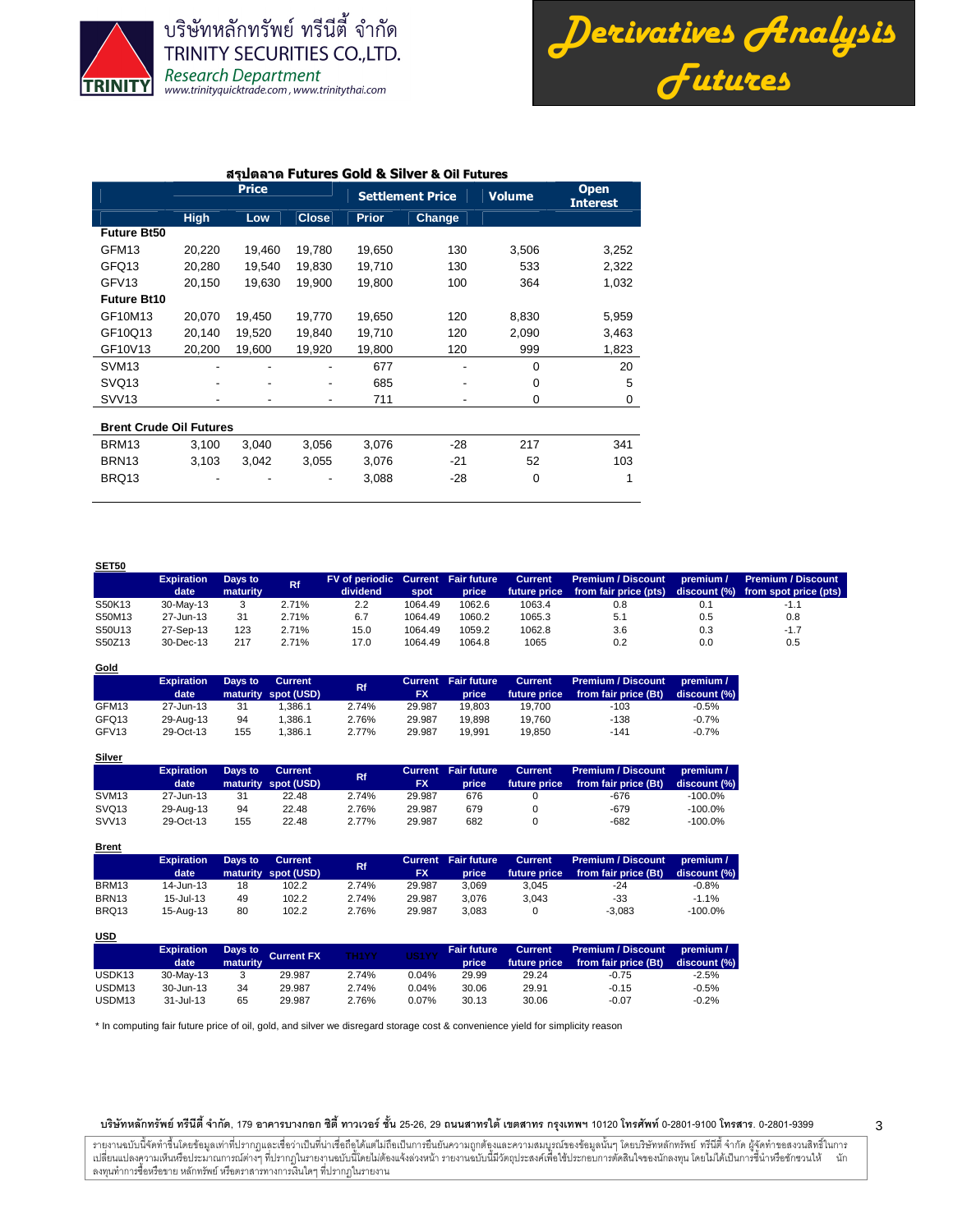

บริษัทหลักทรัพย์ ทรีนีตี้ จำกัด **TRINITY SECURITIES CO., LTD.** Research Department<br>www.trinityquicktrade.com, www.trinitythai.com



## **Fair gold spot price**

|                |       |        |        |        |        | Gold spot (USD/oz) |         |        |        |        |        |        |  |  |
|----------------|-------|--------|--------|--------|--------|--------------------|---------|--------|--------|--------|--------|--------|--|--|
|                |       | 1,336  | 1.346  | 1,356  | 1,366  | 1,376              | 1,386   | 1,396  | 1.406  | 1.416  | 1,426  | 1,436  |  |  |
|                | 29.74 | 18.886 | 18,320 | 17,896 | 17,613 | 17,472             | 17.472  | 17.613 | 17.896 | 18,320 | 18,886 | 19,592 |  |  |
|                | 29.79 | 18.759 | 18,197 | 17,776 | 17,495 | 17,355             | 17,355  | 17,495 | 17,776 | 18,197 | 18,759 | 19,461 |  |  |
|                | 29.84 | 18.663 | 18.105 | 17,685 | 17.406 | 17,266             | 17.266  | 17.406 | 17.685 | 18.105 | 18,663 | 19,362 |  |  |
|                | 29.89 | 18.600 | 18.043 | 17.625 | 17.347 | 17,208             | 17.208  | 17.347 | 17.625 | 18.043 | 18.600 | 19,296 |  |  |
|                | 29.94 | 18,568 | 18,012 | 17,595 | 17,317 | 17,178             | 17,178  | 17,317 | 17,595 | 18,012 | 18,568 | 19,263 |  |  |
| <b>THB/USD</b> | 29.99 | 18.568 | 18.012 | 17.595 | 17.317 | 17.178             | 17.178  | 17.317 | 17.595 | 18.012 | 18,568 | 19,263 |  |  |
|                | 30.04 | 18,600 | 18,043 | 17,625 | 17,347 | 17,208             | 17.208  | 17,347 | 17,625 | 18,043 | 18,600 | 19,296 |  |  |
|                | 30.09 | 18,663 | 18.105 | 17,685 | 17.406 | 17,266             | 17.266  | 17.406 | 17,685 | 18,105 | 18,663 | 19,362 |  |  |
|                | 30.14 | 18.759 | 18.197 | 17.776 | 17.495 | 17,355             | 17.3551 | 17,495 | 17.776 | 18.197 | 18.759 | 19,461 |  |  |
|                | 30.19 | 18.886 | 18.320 | 17,896 | 17,613 | 17,472             | 17.472  | 17.613 | 17.896 | 18.320 | 18,886 | 19,592 |  |  |
|                | 30.24 | 19,044 | 18.474 | 18.047 | 17,762 | 17,619             | 17,619  | 17,762 | 18.047 | 18.474 | 19.044 | 19,757 |  |  |
|                |       |        |        |        |        |                    |         |        |        |        |        |        |  |  |

### **Fair silver spot price**

|                |       | Silver spot (USD/oz) |      |      |      |      |      |      |      |      |      |      |  |
|----------------|-------|----------------------|------|------|------|------|------|------|------|------|------|------|--|
|                |       | 20.0                 | 20.5 | 21.0 | 21.5 | 22.0 | 22.5 | 23.0 | 23.5 | 24.0 | 24.5 | 25.0 |  |
|                | 29.74 | 594                  | 535  | 490  | 460  | 445  | 445  | 460  | 490  | 535  | 594  | 668  |  |
|                | 29.79 | 595                  | 536  | 491  | 461  | 446  | 446  | 461  | 491  | 536  | 595  | 670  |  |
|                | 29.84 | 596                  | 536  | 492  | 462  | 447  | 447  | 462  | 492  | 536  | 596  | 671  |  |
|                | 29.89 | 597                  | 537  | 493  | 463  | 448  | 448  | 463  | 493  | 537  | 597  | 672  |  |
|                | 29.94 | 598                  | 538  | 493  | 463  | 448  | 448  | 463  | 493  | 538  | 598  | 673  |  |
| <b>THB/USD</b> | 29.99 | 599                  | 539  | 494  | 464  | 449  | 449  | 464  | 494  | 539  | 599  | 674  |  |
|                | 30.04 | 600                  | 540  | 495  | 465  | 450  | 450  | 465  | 495  | 540  | 600  | 675  |  |
|                | 30.09 | 601                  | 541  | 496  | 466  | 451  | 451  | 466  | 496  | 541  | 601  | 676  |  |
|                | 30.14 | 602                  | 542  | 497  | 467  | 451  | 451  | 467  | 497  | 542  | 602  | 677  |  |
|                | 30.19 | 603                  | 543  | 497  | 467  | 452  | 452  | 467  | 497  | 543  | 603  | 679  |  |
|                | 30.24 | 604                  | 544  | 498  | 468  | 453  | 453  | 468  | 498  | 544  | 604  | 680  |  |

# **Fair Brent spot price**

|                |       |       | <b>Brent spot (USD/bbl)</b> |       |       |       |       |       |       |       |       |       |  |  |
|----------------|-------|-------|-----------------------------|-------|-------|-------|-------|-------|-------|-------|-------|-------|--|--|
|                |       | 92    | 94                          | 96    | 98    | 100   | 102   | 104   | 106   | 108   | 110   | 112   |  |  |
|                | 29.74 | 2.742 | 2,504                       | 2,325 | 2,206 | 2,147 | 2,147 | 2,206 | 2,325 | 2,504 | 2,742 | 3,039 |  |  |
|                | 29.79 | 2.746 | 2,508                       | 2,329 | 2,210 | 2,151 | 2,151 | 2,210 | 2,329 | 2,508 | 2,746 | 3,044 |  |  |
|                | 29.84 | 2.751 | 2,512                       | 2,333 | 2,214 | 2,154 | 2,154 | 2.214 | 2,333 | 2,512 | 2,751 | 3,049 |  |  |
|                | 29.89 | 2,756 | 2,516                       | 2,337 | 2,218 | 2,158 | 2,158 | 2,218 | 2,337 | 2,516 | 2,756 | 3,054 |  |  |
|                | 29.94 | 2,760 | 2,521                       | 2,341 | 2,221 | 2,161 | 2,161 | 2,221 | 2,341 | 2,521 | 2,760 | 3,060 |  |  |
| <b>THB/USD</b> | 29.99 | 2,765 | 2,525                       | 2,345 | 2,225 | 2,165 | 2.165 | 2,225 | 2,345 | 2,525 | 2,765 | 3,065 |  |  |
|                | 30.04 | 2,769 | 2,529                       | 2,349 | 2,229 | 2,169 | 2,169 | 2,229 | 2,349 | 2,529 | 2,769 | 3,070 |  |  |
|                | 30.09 | 2,774 | 2,533                       | 2,353 | 2,232 | 2,172 | 2,172 | 2,232 | 2,353 | 2,533 | 2,774 | 3,075 |  |  |
|                | 30.14 | 2,779 | 2,538                       | 2,357 | 2,236 | 2,176 | 2,176 | 2,236 | 2,357 | 2,538 | 2,779 | 3,080 |  |  |
|                | 30.19 | 2,783 | 2,542                       | 2,361 | 2,240 | 2,180 | 2,180 | 2,240 | 2,361 | 2,542 | 2,783 | 3,085 |  |  |
|                | 30.24 | 2,788 | 2,546                       | 2,365 | 2,244 | 2,183 | 2,183 | 2,244 | 2,365 | 2,546 | 2,788 | 3,090 |  |  |
|                |       |       |                             |       |       |       |       |       |       |       |       |       |  |  |

บริษัทหลักทรัพย์ ทรีนีตี้ จำกัด, 179 อาคารบางกอก ซิตี้ ทาวเวอร์ ชั้น 25-26, 29 ถนนสาทรได้ เขตสาร กรุงเทพฯ 10120 โทรศัพท์ 0-2801-9399 คำสาร. 0-2801-9399